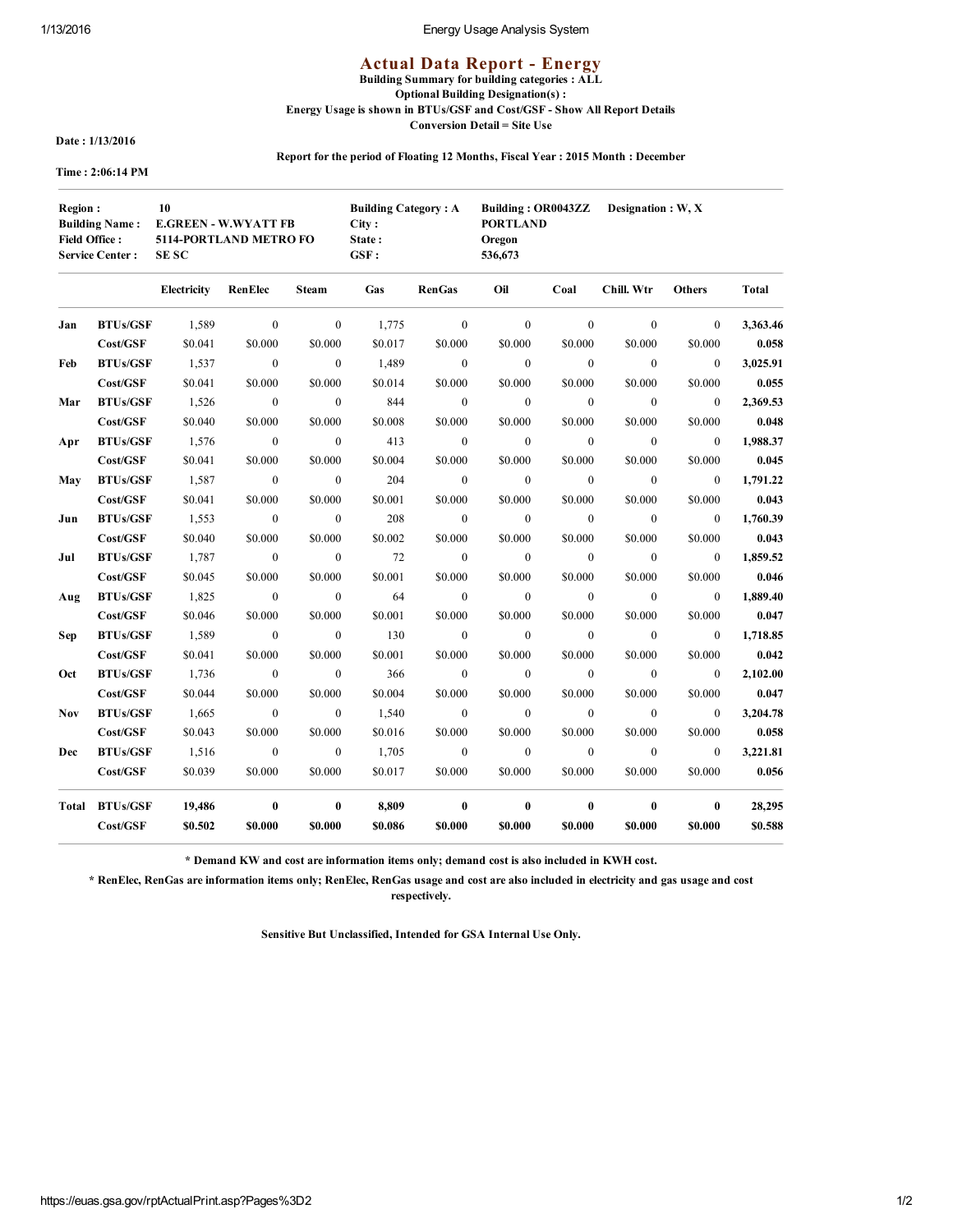# 1/13/2016 Energy Usage Analysis System

# **Actual Data Report - Energy**

#### Building Summary for building categories : ALL

# Optional Building Designation(s) :

# Energy Usage is shown in BTUs/GSF and Cost/GSF Show All Report Details

Conversion Detail = Site Use

Date : 1/13/2016

### Time : 2:06:14 PM

# Report for the period of Floating 12 Months, Fiscal Year : 2015 Month : December

| 1'ime : 2:06:14 PM |  |  |  |
|--------------------|--|--|--|
|                    |  |  |  |

|  |  | ort for the period of Floating 12 Months, Fiscal Year : 2015 Month : Decembe |
|--|--|------------------------------------------------------------------------------|
|  |  |                                                                              |

| Region:                | 10                                  | <b>Building Category: A</b> | Building: OR0043ZZ Designation: W, X |  |
|------------------------|-------------------------------------|-----------------------------|--------------------------------------|--|
|                        | Building Name: E.GREEN - W.WYATT FB | City:                       | <b>PORTLAND</b>                      |  |
| <b>Field Office:</b>   | 5114-PORTLAND METRO FO              | State:                      | Oregon                               |  |
| <b>Service Center:</b> | -SE SC                              | GSF:                        | 536,673                              |  |

#### Month Remarks

| Jan                                                             |  |  |  |  |  |
|-----------------------------------------------------------------|--|--|--|--|--|
| Feb                                                             |  |  |  |  |  |
| Mar                                                             |  |  |  |  |  |
| Apr                                                             |  |  |  |  |  |
| May                                                             |  |  |  |  |  |
| Jun                                                             |  |  |  |  |  |
| Jul                                                             |  |  |  |  |  |
| Aug                                                             |  |  |  |  |  |
| Sep                                                             |  |  |  |  |  |
| Oct                                                             |  |  |  |  |  |
| Nov                                                             |  |  |  |  |  |
| Dec                                                             |  |  |  |  |  |
|                                                                 |  |  |  |  |  |
| Sensitive But Unclassified, Intended for GSA Internal Use Only. |  |  |  |  |  |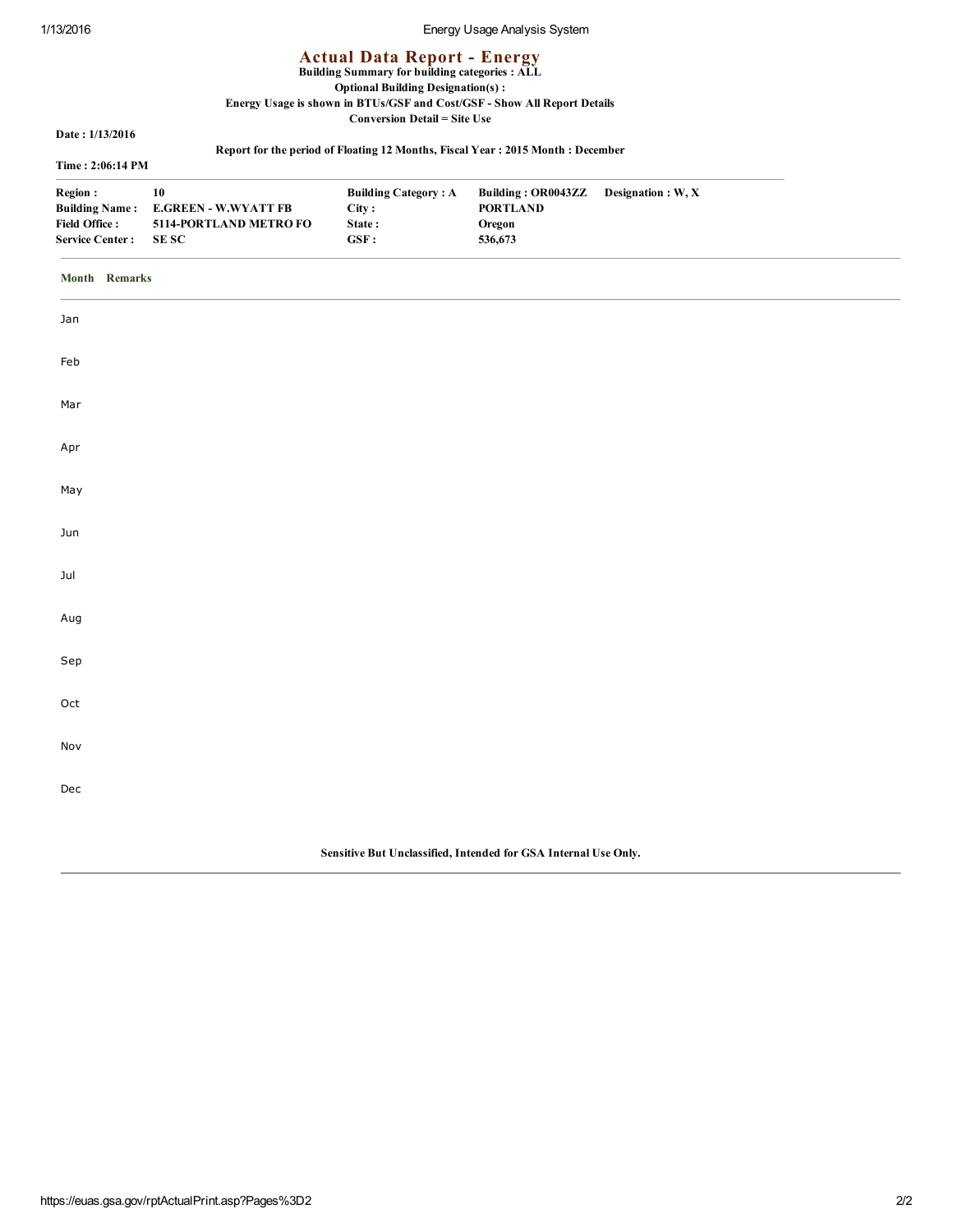#### Actual Data Report ‐ Energy Building Summary for building categories : ALL Optional Building Designation(s) : Energy Usage is shown in Actual units ‐ Show All Report Details Conversion Detail <sup>=</sup> Site Use

Date : 1/12/2016

Report for the period of Floating 12 Months, Fiscal Year : 2015 Month : December

Time : 12:42:22 PM

| Region :              | 10                                  | Building Category: A | Building: OR0043ZZ Designation: W.X. |  |
|-----------------------|-------------------------------------|----------------------|--------------------------------------|--|
|                       | Building Name: E.GREEN - W.WYATT FB | City :               | PORTLAND                             |  |
| Field Office :        | 5114-PORTLAND METRO FO              | State:               | Oregon                               |  |
| Service Center : SESC |                                     | $GSF$ :              | 536.673                              |  |

|       |       | Electricity<br>(KWH) |              | RenElec<br>(KWH) | Demand<br>(KW) | Steam<br>(Thou. lbs) | Gas<br>(Cubic Ft) | RenGas<br>(Cubic Ft) | Oil<br>(Gallon) | Coal<br>(Ton) | Chill. Wtr<br>(Ton Hr) | Others<br>(mmBTU) |     |
|-------|-------|----------------------|--------------|------------------|----------------|----------------------|-------------------|----------------------|-----------------|---------------|------------------------|-------------------|-----|
|       |       |                      |              |                  |                |                      |                   |                      |                 |               |                        |                   |     |
| Jan   | Usage | 249,900              | $\mathsf{C}$ | $\mathbf 0$      | $\mathbf{0}$   | $\mathbf 0$          | 923,750 C 0       |                      | $\mathbf 0$     | $\mathbf 0$   | $\mathbf 0$            | $\mathbf 0$       |     |
|       | Cost  | \$22,045             | C            | \$0              | \$0            | \$0                  | \$9,194 C \$0     |                      | \$0             | \$0           | \$0                    | \$0               |     |
| Feb   | Usage | 241,800              | $\mathsf{C}$ | $\mathbf{0}$     | $\mathbf 0$    | $\mathbf 0$          | 774,846 C 0       |                      | $\mathbf 0$     | $\mathbf{0}$  | $\mathbf{0}$           | $\mathbf 0$       |     |
|       | Cost  | \$21,766             | C            | \$0              | \$0            | \$0                  | \$7,708 C \$0     |                      | \$0             | \$0           | \$0                    | \$0               |     |
| Mar   | Usage | 240,000              | C            | $\mathbf{0}$     | $\mathbf 0$    | $\mathbf 0$          | 439,138 C 0       |                      | $\mathbf{0}$    | $\mathbf 0$   | $\mathbf{0}$           | $\mathbf 0$       |     |
|       | Cost  | \$21,315             |              | \$0              | \$0            | \$0                  | \$4,394 C \$0     |                      | \$0             | \$0           | \$0                    | \$0               |     |
| Apr   | Usage | 247,800              | C            | $\mathbf 0$      | $\mathbf 0$    | $\mathbf 0$          | 214,913 C 0       |                      | $\mathbf 0$     | $\mathbf 0$   | $\mathbf 0$            | $\mathbf 0$       |     |
|       | Cost  | \$21,926             | C            | \$0              | \$0            | \$0                  | \$2,171 C \$0     |                      | \$0             | \$0           | \$0                    | \$0               |     |
| May   | Usage | 249,600              | C            | $\mathbf 0$      | $\mathbf 0$    | $\mathbf 0$          | 106,331 C 0       |                      | $\mathbf 0$     | $\mathbf 0$   | $\mathbf 0$            | $\mathbf 0$       |     |
|       | Cost  | \$22,075             | C            | \$0              | \$0            | \$0                  | \$776 C \$0       |                      | \$0             | \$0           | \$0                    | \$0               |     |
| Jun   | Usage | 244,200              | $\mathsf{C}$ | $\mathbf 0$      | $\mathbf 0$    | $\mathbf 0$          | 108,155 C 0       |                      | $\mathbf 0$     | $\mathbf{0}$  | $\mathbf 0$            | $\mathbf 0$       |     |
|       | Cost  | \$21,717             | c            | \$0              | \$0            | \$0                  | \$1,098 C \$0     |                      | \$0             | \$0           | \$0                    | \$0               |     |
| Jul   | Usage | 281,100              | C            | $\mathbf 0$      | $\mathbf 0$    | $\mathbf 0$          | 37,636 C 0        |                      | $\mathbf 0$     | $\mathbf 0$   | $\mathbf 0$            | $\mathbf 0$       |     |
|       | Cost  | \$24,232             |              | \$0              | \$0            | \$0                  | \$398 C \$0       |                      | \$0             | \$0           | \$0                    | \$0               |     |
| Aug   | Usage | 287,100              | C            | $\mathbf{0}$     | $\mathbf{0}$   | $\mathbf 0$          | 33,329 C 0        |                      | $\mathbf{0}$    | $\mathbf{0}$  | $\mathbf 0$            | $\mathbf{0}$      |     |
|       | Cost  | \$24,641             | C            | \$0              | \$0            | \$0                  | \$355 C \$0       |                      | \$0             | \$0           | \$0                    | \$0               |     |
| Sep   | Usage | 249,900              | C            | $\mathbf 0$      | $\mathbf 0$    | $\mathbf 0$          | 67,667 C 0        |                      | $\mathbf 0$     | $\mathbf 0$   | $\mathbf 0$            | $\mathbf 0$       |     |
|       | Cost  | \$22,043             | C            | \$0              | \$0            | \$0                  | \$696 C \$0       |                      | \$0             | \$0           | \$0                    | \$0               |     |
| Oct   | Usage | 273,000              | C            | $\mathbf 0$      | $\mathbf{0}$   | $\mathbf{0}$         | 190,663 C 0       |                      | $\mathbf{0}$    | $\mathbf{0}$  | $\mathbf{0}$           | $\mathbf 0$       |     |
|       | Cost  | \$23,496             | c            | \$0              | \$0            | \$0                  | \$1,937 C \$0     |                      | \$0             | \$0           | \$0                    | \$0               |     |
| Nov   | Usage | 261,900              | C            | $\mathbf{0}$     | $\mathbf{0}$   | $\mathbf{0}$         | 801,433 C 0       |                      | $\mathbf{0}$    | $\mathbf{0}$  | $\mathbf{0}$           | $\mathbf{0}$      |     |
|       | Cost  | \$22,940             | C            | \$0              | \$0            | \$0                  | \$8,325 C \$0     |                      | \$0             | \$0           | \$0                    | \$0               |     |
| Dec   | Usage | 238,500              | $\mathsf{C}$ | $\mathbf 0$      | $\mathbf 0$    | $\mathbf 0$          | 887,744 C 0       |                      | $\mathbf 0$     | $\mathbf 0$   | $\mathbf 0$            | $\mathbf 0$       |     |
|       | Cost  | \$21,015             | C            | \$0              | \$0            | \$0                  | \$9,200 C \$0     |                      | \$0             | \$0           | \$0                    | \$0               |     |
| Total | Usage |                      | 3,064,800    |                  | 0              | 0                    | 0 4,585,605       |                      | 0               | 0             | 0                      | 0                 |     |
|       | Cost  |                      | \$269,211    |                  | \$0            | \$0                  | \$46,252<br>\$0   | \$0                  |                 | \$0           | \$0                    | \$0               | \$0 |

\* Demand KW and cost are information items only; demand cost is also included in KWH cost.

\* RenElec, RenGas are information items only; RenElec, RenGas usage and cost are also included in electricity and gas usage and cost respectively.